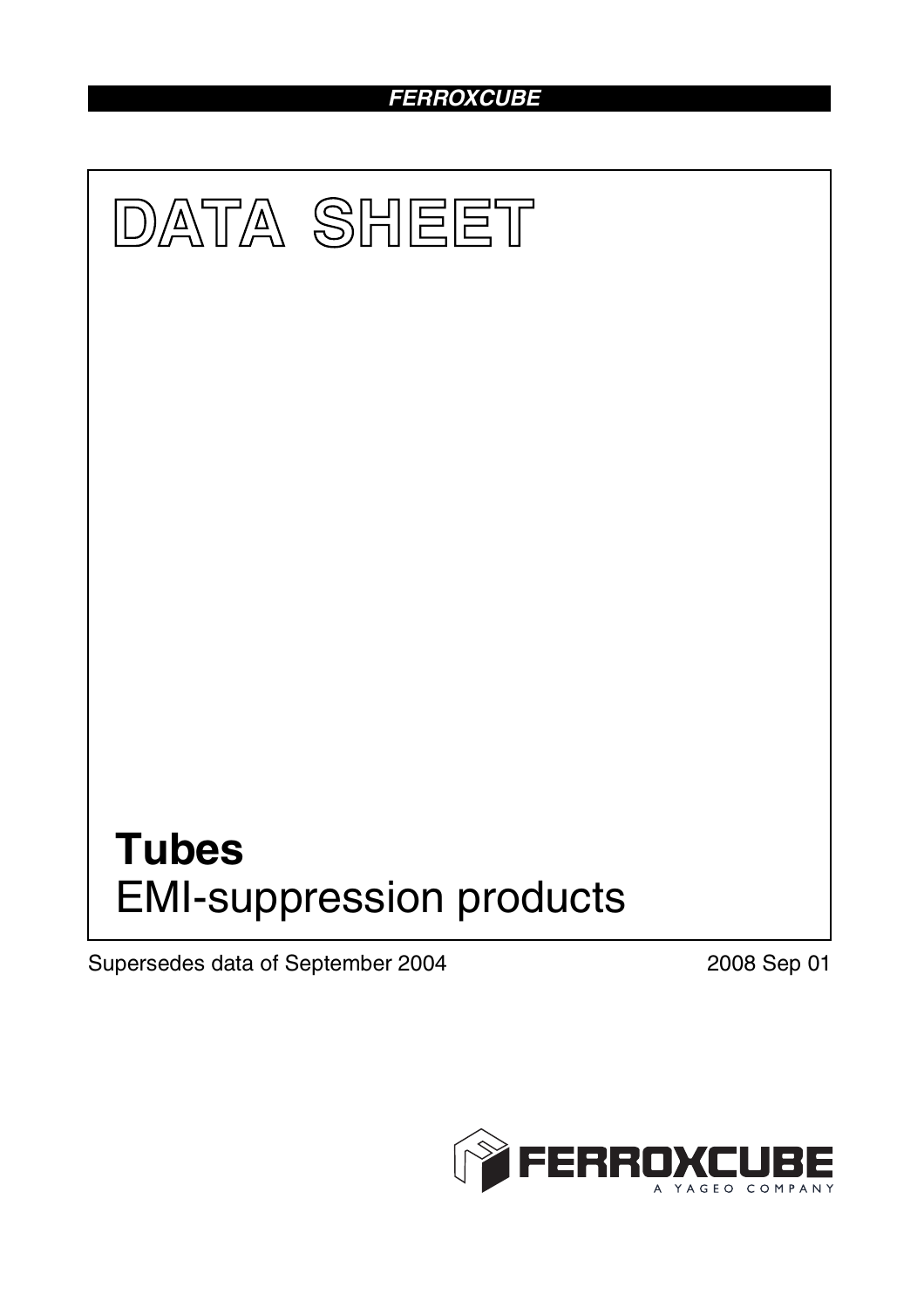# EMI-suppression products and the state of the Tubes of Tubes





**Table 1** Grades, parameters and type numbers; see Fig.1

| <b>DIMENSIONS</b><br>(mm) |               |                 | <b>TYPE NUMBER</b>       |                      |                          |
|---------------------------|---------------|-----------------|--------------------------|----------------------|--------------------------|
| D                         | d             | L               | 4B1                      | 3B1                  | 3C90                     |
| $3.1 - 0.02$              | $1.3 + 0.2$   | $18.8 - 0.5$    |                          | TUB3.1/1.3/19-3B1-DL | $\equiv$                 |
| $3.5 - 0.25$              | $1.2 + 0.15$  | $5 - 0.3$       | TUB3.5/1.2/5-4B1         | TUB3.5/1.2/5-3B1     | $\equiv$                 |
| $3.5 + 0.1/-0.2$          | $1.3 + 0.2$   | $3 + 0.5$       |                          | TUB3.5/1.3/3-3B1     | $\equiv$                 |
| $3.5 \pm 0.2$             | $1.3 + 0.2$   | $7.5 + 0.5$     | $\overline{a}$           | TUB3.5/1.3/7.5-3B1   | $\overline{a}$           |
| $3.7 - 0.4$               | $1.2 + 0.2$   | $3.5 - 0.5$     | TUB3.7/1.2/3.5-4B1       | TUB3.7/1.2/3.5-3B1   | $\overline{\phantom{0}}$ |
| $3.8 \pm 0.1$             | $2.8 \pm 0.1$ | $8 \pm 0.25$    | TUB3.8/2.8/8-4B1         |                      |                          |
| $4 - 0.25$                | $1.6 + 0.15$  | $15 - 0.8$      | TUB4/1.6/15-4B1          | TUB4/1.6/15-3B1      |                          |
| $4 - 0.25$                | $1.6 + 0.15$  | $40 - 1.6$      | TUB4/1.6/40-4B1          | TUB4/1.6/40-3B1      | TUB4/1.6/40-3C90         |
| $4 \pm 0.2$               | $2 \pm 0.2$   | $5 \pm 0.5$     |                          | TUB4/2/5-3B1         | $\equiv$                 |
| $4 \pm 0.1$               | $3 + 0.2$     | $9.45 + 0.75$   | TUB4/3/9.5-4B1           |                      | $\overline{a}$           |
| $4.1 + 0.2$               | $2 + 0.2$     | $7 \pm 0.2$     | TUB4.1/2/7-4B1           |                      | $\equiv$                 |
| $4.1 + 0.1$               | $2 + 0.2$     | $7 \pm 0.2$     |                          | TUB4.1/2/7-3B1-D     | $\overline{\phantom{0}}$ |
| $4.1 + 0.1$               | $2 + 0.2$     | $11 \pm 0.2$    |                          | TUB4.1/2/11-3B1-D    | $\equiv$                 |
| $4.1 + 0.2$               | $2 + 0.2$     | $25.5 - 1$      | TUB4.1/2/26-4B1          |                      | $\equiv$                 |
| $4.15 - 0.05$             | $2 + 0.2$     | $12.2 - 0.4$    | TUB4.2/2/12-4B1-DL       | TUB4.2/2/12-3B1-DL   | $\overline{a}$           |
| $4.3 - 0.2$               | $2 + 0.2$     | $15.4 - 0.8$    | TUB4.3/2/15-4B1          | TUB4.3/2/15-3B1      | $\equiv$                 |
| $4.3 - 0.2$               | $2 + 0.2$     | $25.5 - 1$      | $\overline{\phantom{0}}$ | TUB4.3/2/26-3B1      |                          |
| $5 - 0.3$                 | $2 + 0.2$     | $50 \pm 1$      | $\overline{\phantom{0}}$ |                      | TUB5/2/50-3C90           |
| $5.3 - 0.2$               | $3 + 0.2$     | $22.4 - 0.8$    |                          | TUB5.3/3/22-3B1      |                          |
| $6 - 0.3$                 | $3 + 0.2$     | $20 - 0.9$      | TUB6/3/20-4B1            | TUB6/3/20-3B1        | TUB6/3/20-3C90           |
| $6 - 0.3$                 | $3 + 0.2$     | $30 - 1.2$      | TUB6/3/30-4B1            |                      | TUB6/3/30-3C90           |
| $8 - 0.4$                 | $4 + 0.3$     | $20 - 0.9$      | TUB8/4/20-4B1            | TUB8/4/20-3B1        |                          |
| $8 - 0.4$                 | $4 + 0.3$     | $40 - 1.6$      |                          | TUB8/4/40-3B1        | TUB8/4/40-3C90           |
| $8 - 0.4$                 | $4.2 + 0.6$   | $51.4 - 2.8$    | TUB8/4.2/51-4B1          | TUB8/4.2/51-3B1      | $\equiv$                 |
| $9.5 \pm 0.3$             | $6.5 \pm 0.2$ | $17+0.5/-0.4$ - |                          | TUB9.5/6.5/17-3B1    | $\overline{\phantom{m}}$ |
| $10 - 0.5$                | $4.2 + 0.3$   | $20 - 0.9$      |                          | TUB10/4.2/20-3B1     | TUB10/4.2/20-3C90        |
| $10 - 0.5$                | $6.5 + 0.4$   | $20 - 0.9$      | TUB10/6.5/20-4B1         |                      | TUB10/6.5/20-3C90        |